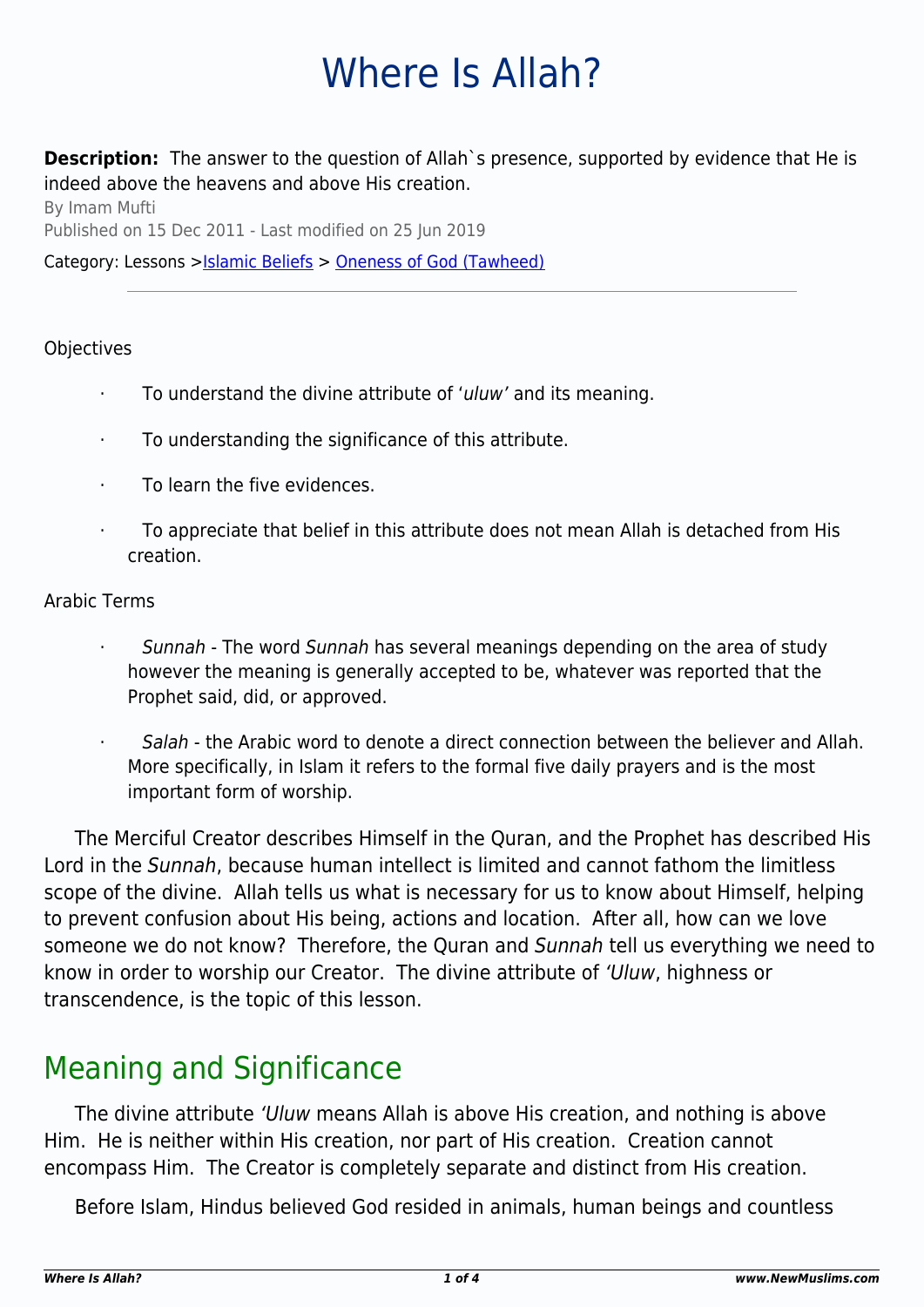idols. The Jewish scripture stated that God came to earth in the form of a man and wrestled with Prophet Jacob who defeated Him (Genesis 32:24-30). Christians have claimed that God became flesh and came down to earth in the form of a man to be crucified. Some heretics also brought such ideas into Islam. For example, Hallaj, a deranged mystic, openly claimed he and Allah were one. These deviant ideas have become so widespread that if someone were to ask many Muslims today, 'Where is Allah?' they will say that He is everywhere.

The main danger of this thought is that it opens the door to the worship of creation. If God is everywhere, it means He is in His creation. If that is true, then why not worship the creation itself? It becomes especially easy for people to start saying God is in their own souls and accept worship. Countless kings, ordinary individuals like the Pharaohs of Egypt and Jesus were so worshipped, though the latter did not accept being worshipped by his followers.

# The Evidence

Allah is not everywhere. There are five main proofs for it:

(1) Islam states that every human being is born with certain tendencies that are not the result of his environment. Human beings are born with a natural realization of a Creator who is separate and above His creation. The mere thought of God being in places of filth, which would be a natural consequence of God being everywhere, is repulsive to human nature.

(2) The salah prayer must be offered in a place clear of pictures or statues. A Muslim is forbidden to bend or prostrate in worship to any creation. If Allah were everywhere and in everything, people could worship other people or themselves.

(3) Two years before the Prophet, may the mercy and blessings of Allah be upon him, migrated to Medina from Mecca, he was taken on a miraculous journey to Mecca to Jerusalem, and from Jerusalem up beyond the seven heavens to meet Allah. Allah spoke directly to Prophet Muhammad. There would have been no need for him to go up beyond the seven heavens to meet Allah if He were present everywhere.

(4) Many verses of the Quran tell us clearly that Allah is above His creation.

The Quran speaks of the angels rising up to Allah:

### **"They ascend up to Him in a day whose length is like a thousand years by your reckoning." (Quran 32:5)**

Prayers also rise up to Allah:

#### **"Every good saying goes up to Him." (Quran 35:10)**

Allah describes Himself as above His servants:

### **"He is the Irresistible One above His creation." (Quran 6:18, 61)**

He describes His worshippers as: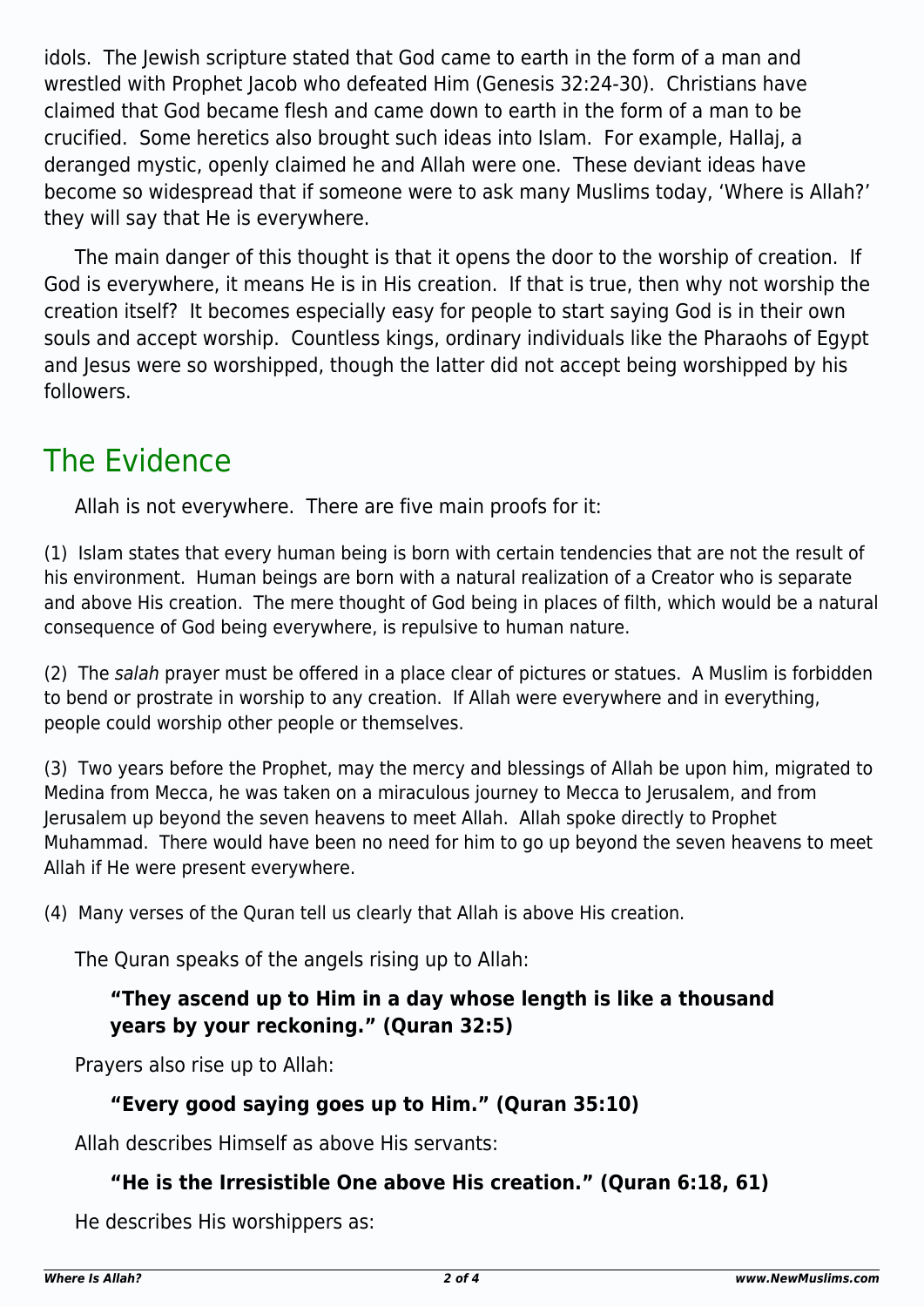#### **"Those who fear their Lord who is above them." (Quran 16:50)**

One of Allah's beautiful names is al-Aliy which means, 'The Most High'; nothing is above Him.

(5) A companion of the Prophet, may the mercy and blessings of Allah be upon him, named Ibn al-Hakam had a slave who used to tend his sheep. One day, he came to see her and found out that a wolf had eaten one of the sheep from the flock she cared for. Learning this, he got angry and slapped her in the face, but later regretted doing so. So he came to Allah's Messenger and told him the story, upon which the Messenger asked him to bring her.

When she came, the Prophet asked her, **'Where is Allah?'** She answered, 'Above the sky.' The Prophet asked her, **'Who am I?'** She said, 'You are the Messenger of Allah.' He said, **'Free her, for she is a believer.'**[\[1\]](#page-2-0)

<span id="page-2-1"></span>Here, the Prophet affirmed her statement that Allah was above the sky. Had Allah not been, the Prophet would have indeed reproached her as he reproached other false beliefs.

# Is Allah Detached From His Creation?

Allah's being above His creation does not mean He is isolated from His creation. He is aware of all that happens in the universe. Nothing escapes His vision, hearing, power, and ability. The following verses should be understood in this context:

### **"And We are closer to Him than his jugular vein." (Quran 50:16)**

#### **"Be aware that Allah comes between a man and his heart." (Quran 8:24)**

These verses do not mean Allah is inside a man. They simply mean that nothing escapes Allah's knowledge. He knows even the most innermost thoughts of man, as Allah says in another verse in the Quran:

#### **"Do they not realize Allah knows what they hide and what they expose?" (Quran 2:77)**

In summary, based on the Quran and Sunnah, Allah is above the universe in a manner befitting His greatness; the creation is not in Him, nor is He contained by His creation. However, He is all Aware and Able in His knowledge, power, and ability operate within every single particle of the universe.

Comment

Endnotes:

<span id="page-2-0"></span>[\[1\]](#page-2-1) Saheeh Muslim